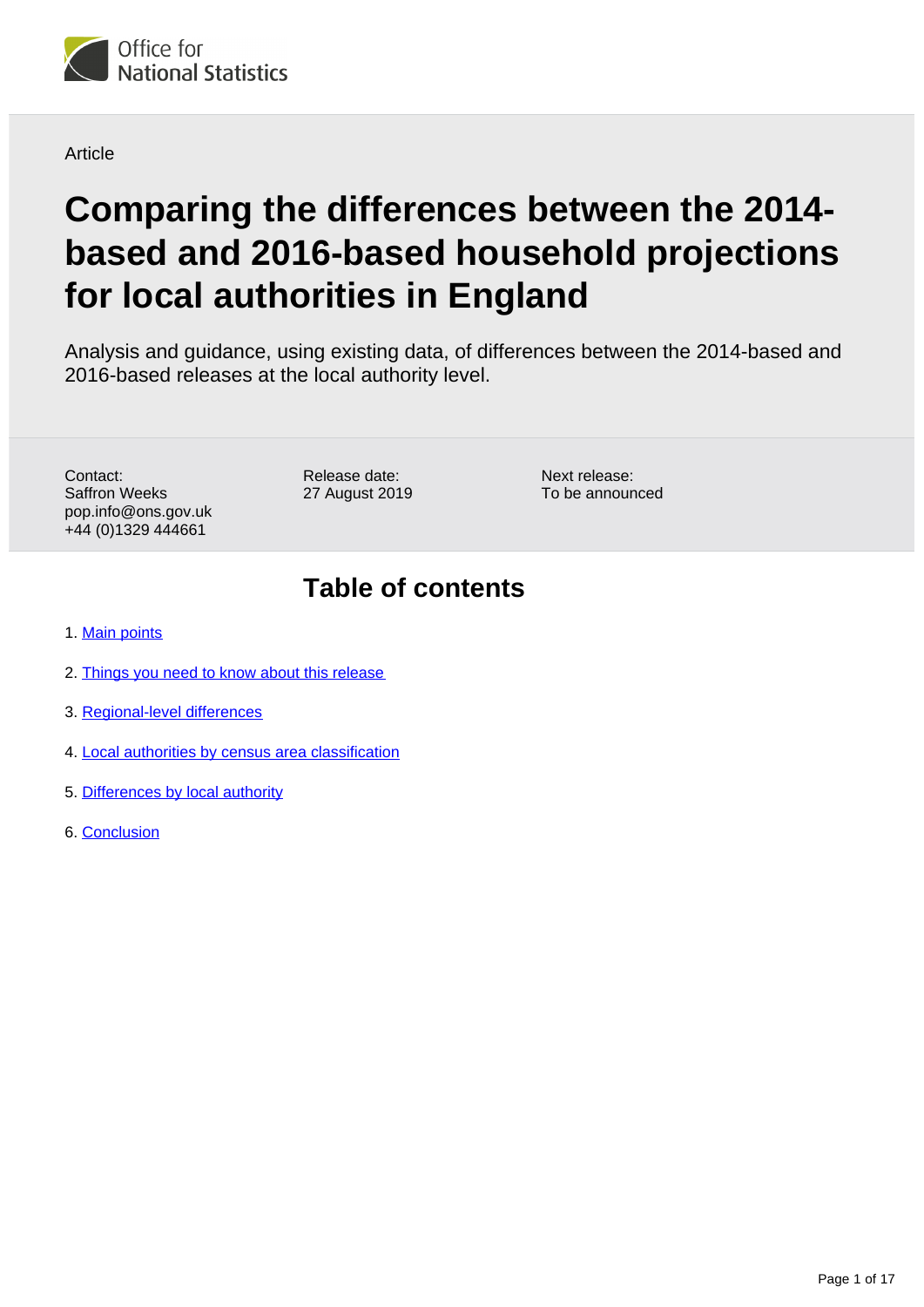## <span id="page-1-0"></span>**1 . Main points**

- The recent 2016-based household projections for England incorporate updated input data and include methodological improvements; these changes have created differences when compared with the 2014 based projections.
- In the 2016-based household projections, roughly five out of six local authorities had their projected number of households by 2039 revised downwards.
- The projected number of households by 2039 in 88.0% of local authorities was revised by 10% or less in the 2016-based household projection.
- London is the region that experienced the largest reduction in projected households by 2039 in the 2016 based household projection compared with the 2014-based.

## <span id="page-1-1"></span>**2 . Things you need to know about this release**

This article provides supplementary analysis and guidance about the differences between the 2014-based and 2016-based household projections at the local authority level, following on from the publication of the [2016-based](https://www.ons.gov.uk/peoplepopulationandcommunity/populationandmigration/populationprojections/bulletins/2016basedhouseholdprojectionsinengland/2016basedhouseholdprojectionsinengland)  [household projections](https://www.ons.gov.uk/peoplepopulationandcommunity/populationandmigration/populationprojections/bulletins/2016basedhouseholdprojectionsinengland/2016basedhouseholdprojectionsinengland) on 20 September 2018 and the [2016-based projections by household type](https://www.ons.gov.uk/peoplepopulationandcommunity/populationandmigration/populationprojections/bulletins/2016basedhouseholdprojectionsinengland/2016based) on 3 December 2018.

These additional analyses also address the Office for Statistics Regulation's recommendation in their [Compliance](https://www.statisticsauthority.gov.uk/correspondence/compliance-check-of-household-projections-for-england/)  [Check of Household Projections for England](https://www.statisticsauthority.gov.uk/correspondence/compliance-check-of-household-projections-for-england/) that the Office for National Statistics (ONS) should investigate local authority-level projection outliers, and provide supplementary analysis and guidance about the main drivers for these results.

### **What are household projections?**

The 2016-based household projections provide statistics on the potential future number of households in England and its local authorities up to 2041. They show the household numbers that would result if the assumptions based on previous demographic trends in population and household formation were to be realised in practice.

Household projections are not forecasts. They do not attempt to predict the impact of future government or local policies, changing economic circumstances or other factors that may influence household growth, such as the number of houses built. Instead, they show how many additional households would form if the population of England keeps growing as it did between 2011 and 2016 and keeps forming households as it did between 2001 and 2011. Therefore, household projections should be used as a starting point for calculating the future housing needs of a local area.

### **Scope of this analysis**

The differences between the 2014-based and 2016-based household projections can be attributed to a combination of the updated input data ([subnational population projections](https://www.ons.gov.uk/peoplepopulationandcommunity/populationandmigration/populationprojections/bulletins/subnationalpopulationprojectionsforengland/2016based), [revised mid-year population estimates](https://www.ons.gov.uk/peoplepopulationandcommunity/populationandmigration/populationestimates/bulletins/annualmidyearpopulationestimates/mid2012tomid2016) and [prisoner counts\)](https://www.gov.uk/government/collections/offender-management-statistics-quarterly) and methodological changes implemented in the 2016-based methodology, which affect the household representative rates  $(HRRs)^{1}$  – see Table 1.

Differences between the 2014-based and 2016-based subnational population projections (SNPPs) are generally expected and the reasons include changes in the: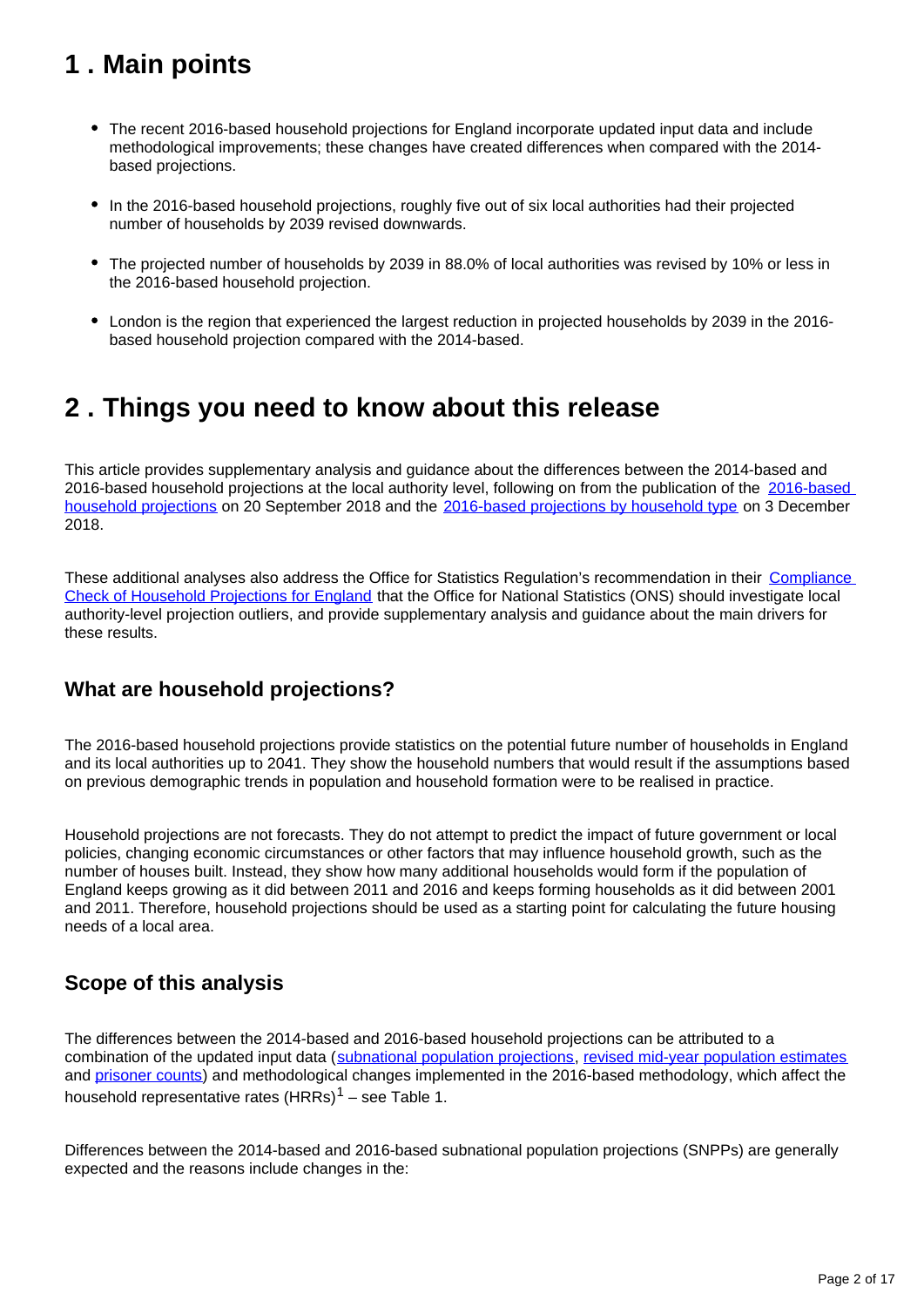- subnational trends (births, deaths and migration)
- assumptions for fertility, mortality and migration at national level
- source data (the revised population estimates and underlying components of change from years ending mid-2012 to mid-2016)
- methods used to produce the 2016-based SNPPs in the following areas: international emigration; dependants of US foreign armed forces; UK armed forces (and dependants) returning from Germany; cross-border migration; people granted humanitarian protection; and asylum seekers

Further details about the [2016-based subnational population projection methodology](https://www.ons.gov.uk/peoplepopulationandcommunity/populationandmigration/populationprojections/methodologies/methodologyusedtoproducethe2016basedsubnationalpopulationprojectionsforengland) are available.

Table 1: Changes to 2016-based household projections methodology compared with the 2014-based household projections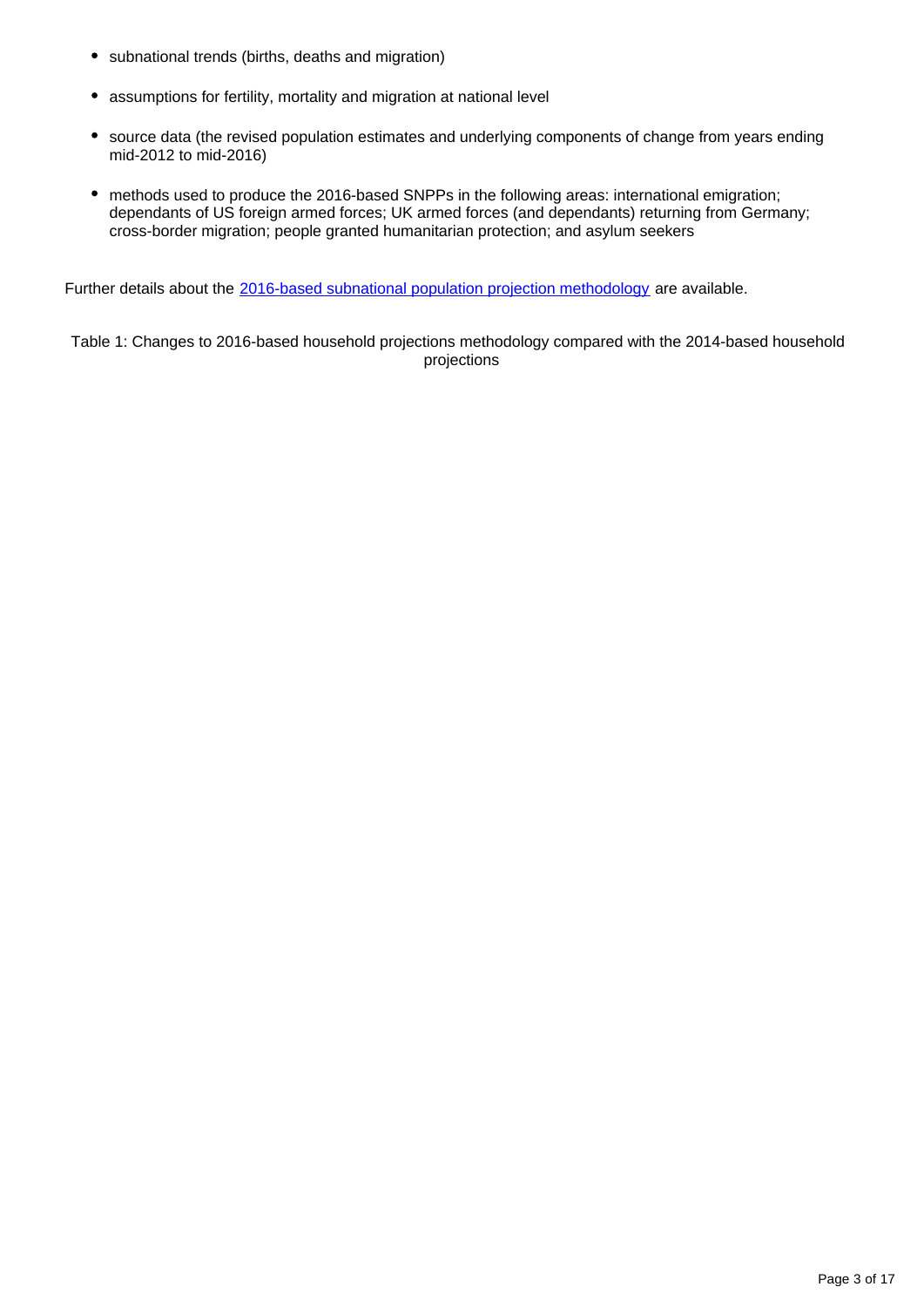| <b>Element of</b><br>method                                                  | 2014-based household<br>projections                                                                                                                         | 2016-based household<br>projections                                                                                         | Rationale for methodological<br>changes                                                                                                                                                                                                                                                                                                                                                                                                                                                              |
|------------------------------------------------------------------------------|-------------------------------------------------------------------------------------------------------------------------------------------------------------|-----------------------------------------------------------------------------------------------------------------------------|------------------------------------------------------------------------------------------------------------------------------------------------------------------------------------------------------------------------------------------------------------------------------------------------------------------------------------------------------------------------------------------------------------------------------------------------------------------------------------------------------|
| Calculating base<br>household<br>representative<br>rates (HRRs) <sup>1</sup> | Used data from the<br>1971, 1981, 1991, 2001<br>and 2011 Censuses,<br>supplemented by Labour<br>Force Survey (LFS) data.                                    | Uses data from the 2001<br>and 2011 Censuses only.<br>HRRs broken down by age<br>and sex are smoothed<br>across age groups. | Census years prior to 2001 define<br>household reference person (HRP) <sup>2</sup><br>used in the calculation of HRRs<br>based on the oldest male, whereas<br>the 2001 and the 2011 definition is<br>based primarily on economic activity,<br>which makes these historical data<br>less comparable. Using only 2001<br>and 2011 Census data requires<br>fewer complex adjustments to the<br>methodology to account for the<br>different definitions.                                                 |
| <b>Projecting HRRs</b>                                                       | HRRs were projected<br>forward using a<br>combination of two fitted<br>trends, combined using<br>assumptions based on<br>Labour Force Survey<br>(LFS) data. | HRRs are projected<br>forward using a two-point<br>exponential model.                                                       | A combination of two trends were<br>needed in the 2014-based projection<br>to smooth out irregularities with<br>historical census points (prior to<br>2001). As the 2016-based projection<br>used the 2001 and 2011 censuses,<br>a two-point exponential trend was<br>considered appropriate. The<br>exponential model was already used<br>in stage two <sup>3</sup> of the 2014-based<br>methodology and in the production<br>of household projections for Wales,<br>Scotland and Northern Ireland. |
| Number of years<br><b>HRRs</b> are<br>projected for                          | Projected for the entirety<br>of the projection period.                                                                                                     | Projected 2001-2021, then<br>held constant for the<br>remainder of the projection.                                          | Given we are using a shorter trend<br>for projecting HRRs because of the<br>changing HRP definition, limiting the<br>use of this projected trend to a<br>maximum of 10 years forward<br>mitigates the risks of projecting<br>forward a potentially more uncertain<br>trend for the entire projection period.<br>Therefore, the 2016-based<br>household projections method<br>assumes that these trends continue<br>for a maximum of another 10 years<br>(that is, from 2011 to 2021).                |
| <b>Marital status</b><br>projections                                         | Included in model and<br>breakdowns of numbers<br>of households.                                                                                            | Excluded from model and<br>breakdowns of numbers of<br>households.                                                          | Marital status projections were<br>excluded from the 2016-based<br>household projections because the<br>most recent marital status<br>projections are 2008-based. These<br>are unlikely to reflect more recent<br>trends in marital and relationship<br>status. There are currently no plans<br>to recommence production of official<br>marital status projections.                                                                                                                                  |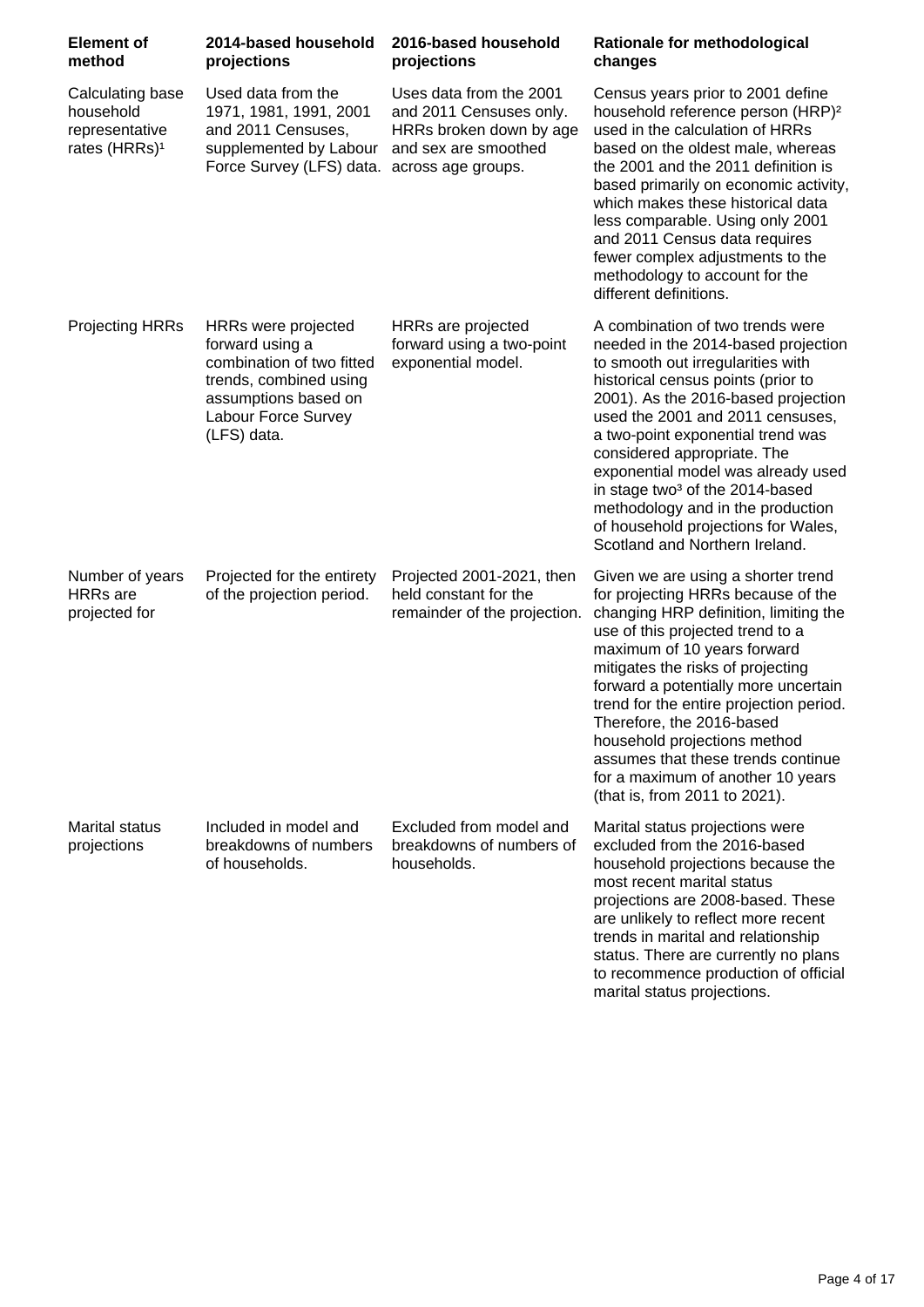| Age groups used<br>in projection | Stage one used quinary<br>age bands from ages 15<br>to 19 years through to 85<br>years and over.<br>Stage two used the<br>following age bands: 15-<br>24, 25-34, 35-44, 45-54,<br>55-59, 60-64, 65-74, 75-<br>84, 85+.                                                                                                                                                                                            | Uses 16 to 19 years age<br>band instead of 15 to 19<br>years, after which quinary<br>age bands are used for 20<br>to 24 years through to 90<br>years and over.                                                                                                                                                            | The age groups were changed in<br>response to consultation feedback<br>that the age groups used in 2014-<br>based method were not appropriate<br>for young adults, students and the<br>elderly population. Those consulted<br>felt there is greater variation in how<br>households were formed for these<br>age groups. The change to the older<br>age groups also provides<br>consistency with the age<br>breakdowns used in the mid-year<br>estimates and SNPPs, which include<br>breakdowns for 85 to 89-year-olds<br>and those aged 90 years and over. |
|----------------------------------|-------------------------------------------------------------------------------------------------------------------------------------------------------------------------------------------------------------------------------------------------------------------------------------------------------------------------------------------------------------------------------------------------------------------|---------------------------------------------------------------------------------------------------------------------------------------------------------------------------------------------------------------------------------------------------------------------------------------------------------------------------|------------------------------------------------------------------------------------------------------------------------------------------------------------------------------------------------------------------------------------------------------------------------------------------------------------------------------------------------------------------------------------------------------------------------------------------------------------------------------------------------------------------------------------------------------------|
| Survey data                      | LFS data used to<br>determine the weights to<br>combine the HRRs using<br>two fitted trends.                                                                                                                                                                                                                                                                                                                      | The Annual Population<br>Survey (APS) is used in the<br>checks to ensure that the<br>minimum number of adults<br>and children implied by the<br>projected household type<br>breakdown for each<br>geography and year does<br>not exceed the number of<br>adults and children in the<br>projected household<br>population. | The APS was used instead of the<br>LFS in the 2016-based household<br>projections to provide data used in<br>the minimum adults and children<br>checks because it has a larger<br>sample size and therefore is<br>considered more reliable when<br>broken down to smaller population<br>subgroups.<br>The LFS was not needed to combine<br>the two trends of HRRs in the 2016-<br>based method as they were<br>projected using a two-point                                                                                                                 |
| Prison population<br>adjustments | In previous sets of<br>household projections for<br>England, one-off<br>adjustments have been<br>made to the prison<br>population (which are<br>excluded from the<br>household population),<br>using MYEs components<br>of change, to better<br>reflect the growth of the<br>prison population (for<br>example, for young<br>males in the years 2002<br>to 2008 for the 2008-<br>based household<br>projections). | Data about the prison<br>population from the Ministry<br>of Justice has been used to<br>update the number of<br>prisoners in the population<br>for the years 2012 to 2016.                                                                                                                                                | exponential model.<br>As a high proportion of change in the<br>prison population is because of<br>legislative change concerning<br>custody, sentence lengths and<br>prison openings and closures, rather<br>than demographic patterns, it was<br>considered impractical to build this<br>into the model for projecting the<br>prison population. Instead efforts<br>have been made to update the<br>prisoner numbers until the base year<br>of the projection, to better reflect<br>changes in the prison population.                                      |

Source: Office for National Statistics and Ministry of Housing, Communities and Local Government

Notes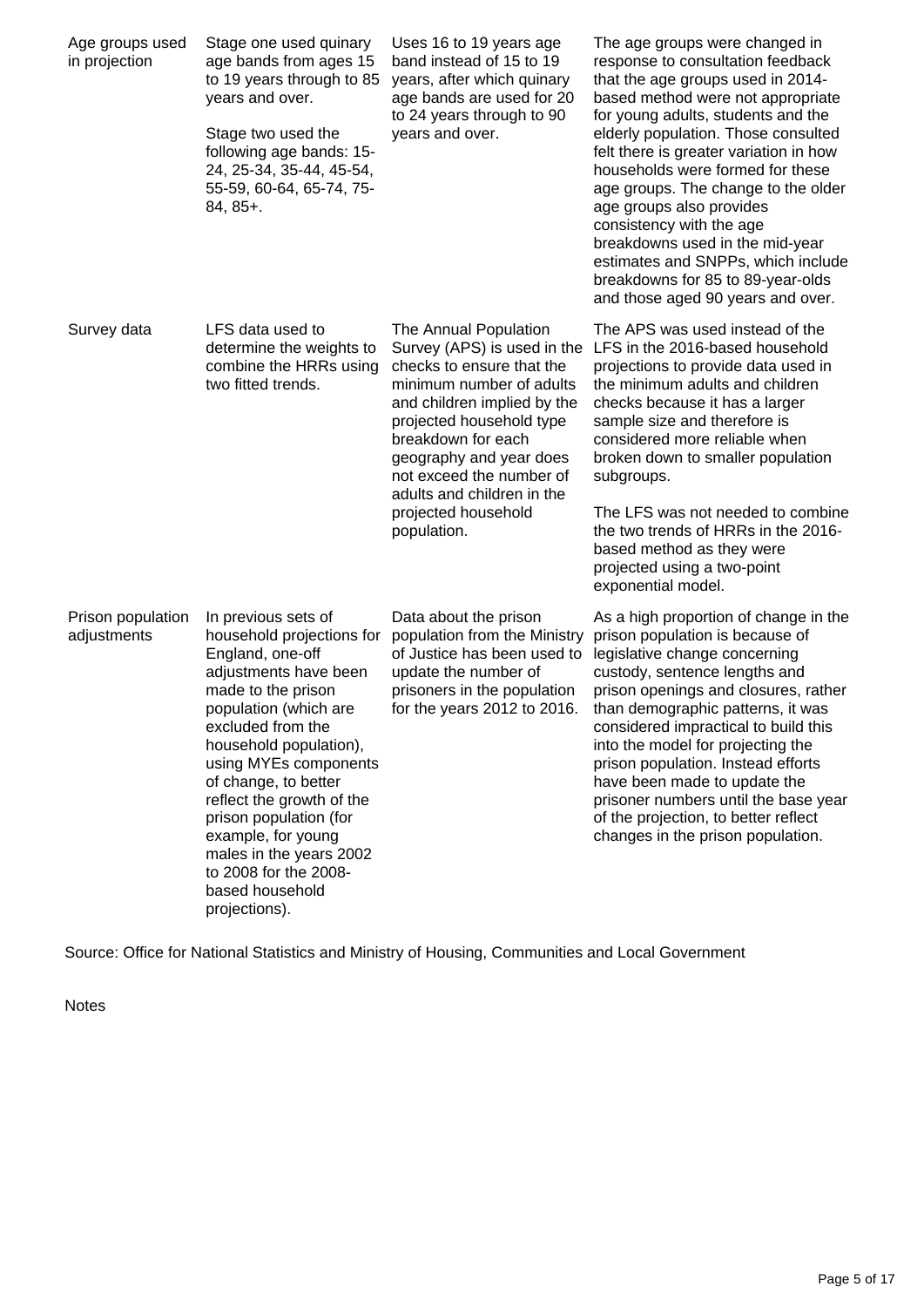- 1. The household representative rate (HRR) is the proportion of people in a particular demographic group who were the household reference person (HRP). [Back to table](#page-0-0)
- 2. The HRP is a person chosen for statistical reasons by virtue of economic activity, age and/or sex as the representative of a household. The 2016-based household projections use the 2011 Census definition of HRP; that is, the eldest economically active person in the household, then the eldest inactive person if there was no economically active person. [Back to table](#page-0-0)
- 3. Stage 2 of the household projections methodology provides breakdowns of the projected number of households by household type. [Back to table](#page-0-0)

### **Interpreting this analysis**

Sensitivity analyses have been carried out to help distinguish between the effects of the methodological changes and updated SNPPs. In each sensitivity analysis we have altered one input variable; either the input data or the HRRs to observe the impact on the resulting projections.

In the first sensitivity analysis, the 2014-based SNPPs have been input into the 2016-based projection method instead of the 2016-based SNPPs, to isolate the effects of changes to the underlying population on the projected number of households. While the second sensitivity analysis was carried out by applying the Stage 2 2014-based HRRs to the 2016-based household population, to determine the impact of the methodological changes implemented, which affect household formation on the projected number of households.

It should also be noted that while the sensitivity analyses are useful in helping to understand the differences between the projections, they cannot provide a complete account. This is because of interactions between the changes to the input data and methodology, and the adjustments necessary to run the sensitivity analyses.

The following analysis will focus primarily on the differences between the 2014-based and 2016-based household projections at projection year 2039. This is the last comparable time period between the two sets of projections and therefore the point we would expect the projections to diverge the most.

#### **Notes for: Things you need to know about this release**

1. The household representative rate (HRR) is the proportion of people in a particular demographic group who were the household reference person (HRP).

## <span id="page-5-0"></span>**3 . Regional-level differences**

In the 2016-based household projections for England as a whole, there were 5.1% (1.4 million) fewer households than the 2014-based household projections, by 2039. The 2016-based household projections projected fewer households than the 2014-based across all regions in England by 2039. However, some regions contained local authorities projected to have a greater number of households in the 2016-based household projections than the 2014-based.

London showed the largest deficit in the 2016-based household projections compared with the 2014-based; it is projected to have 12.6% (611,200) fewer households by 2039. For the remaining regions the 2016-based projection is a maximum of 4.8% below the 2014-based household projections by 2039, as shown in Table 2.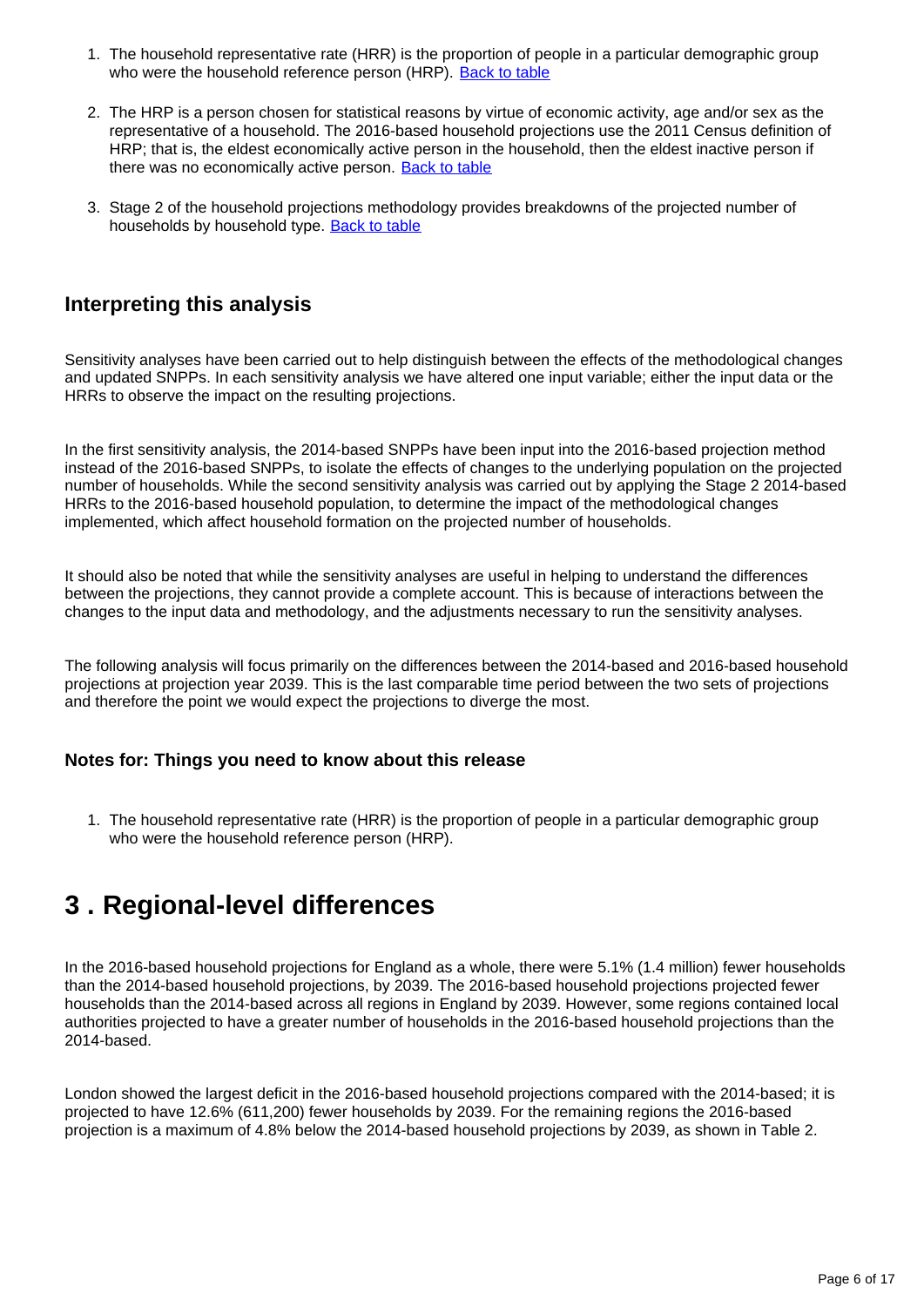Table 2: Projected households for 2014-based and 2016-based household projections for English regions, mid-2039

| Region                      | 2014-based | 2016-based | <b>Difference</b> | Percentage<br>difference |
|-----------------------------|------------|------------|-------------------|--------------------------|
| London                      | 4,841,900  | 4,230,700  | $-611,200$        | $-12.6%$                 |
| South East                  | 4,597,800  | 4,379,200  | $-218,500$        | $-4.8%$                  |
| East of England             | 3,163,200  | 3,025,300  | $-137,900$        | $-4.4%$                  |
| North East                  | 1,286,200  | 1,238,500  | $-47,700$         | $-3.7%$                  |
| Yorkshire and The<br>Humber | 2,621,200  | 2,526,900  | $-94,300$         | $-3.6%$                  |
| North West                  | 3,510,100  | 3,400,500  | $-109,600$        | $-3.1%$                  |
| <b>West Midlands</b>        | 2,800,900  | 2,714,300  | $-86,600$         | $-3.1%$                  |
| South West                  | 2,838,500  | 2,768,700  | $-69,900$         | $-2.5%$                  |

#### **Projected households mid-2039**

Source: Office for National Statistics and Ministry of Housing, Communities and Local Government

East Midlands 2,343,800 2,288,200 -55,600 -2.4%

England 28,003,600 26,572,300 -1,431,300 -5.1%

Notes

1. Because of rounding figures may not sum. [Back to table](#page-0-0)

Sensitivity analyses have shown that the lower number of projected households for London in the 2016-based release was because of a combination of the lower 2016-based subnational population projections (SNPPs) and methodological changes affecting the household representative rates (HRRs). However, the methodological changes that affected the HRRs had a slightly greater impact. This is demonstrated by Figure 1, which shows sensitivity analysis 2 (using the 2014-based HRRs) produces a projection greater than sensitivity analysis 1 (2014-based SNPPs) and is most similar to the 2014-based household projections.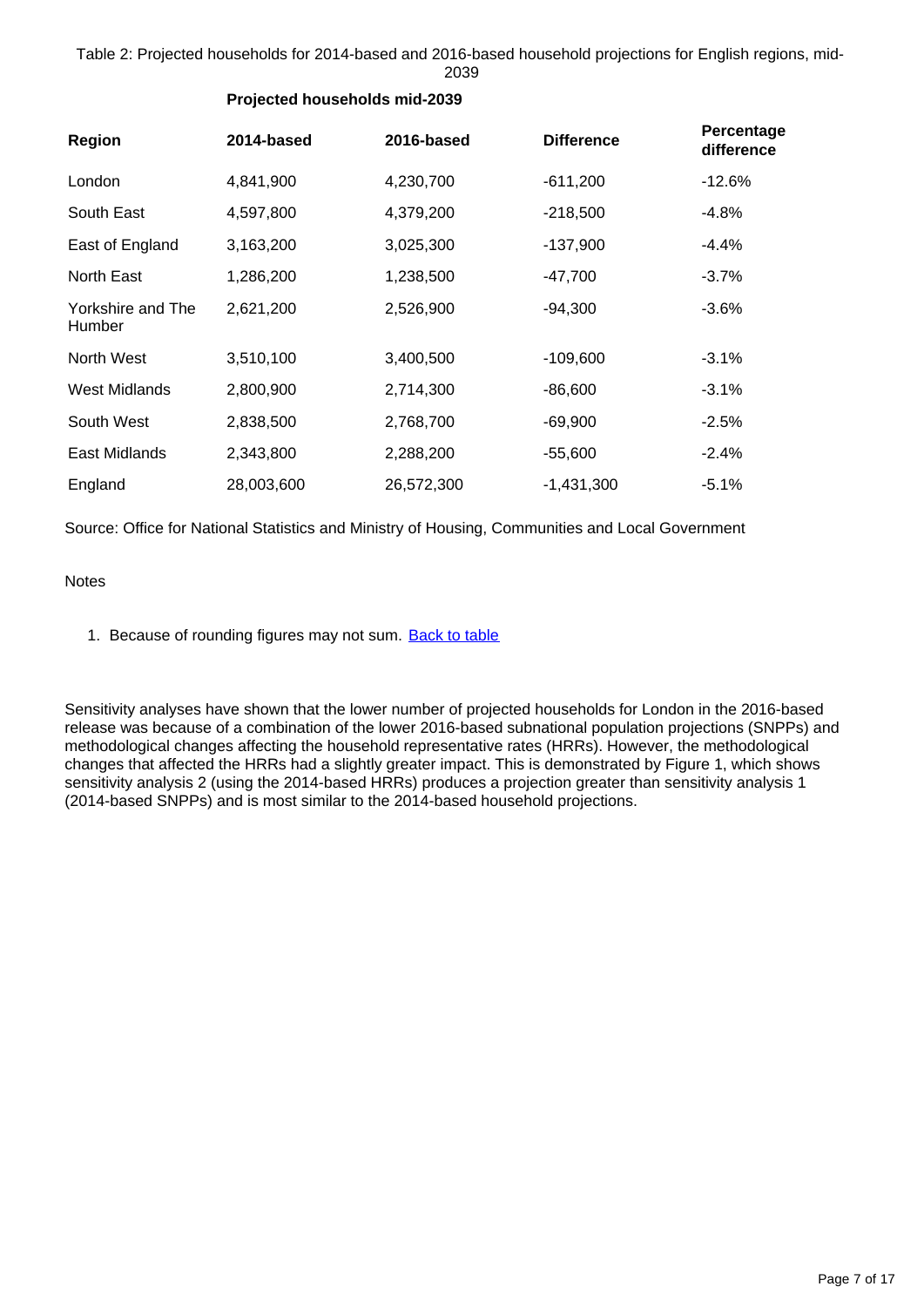#### **Figure 1: Sensitivity analysis 2 (using 2014-based household representative rates) produces a projection closest to the 2014-based household projection for London**

**Projected households 2014-based and 2016-based household projections, sensitivity analyses, London, mid-2001 to mid-2039**

### Figure 1: Sensitivity analysis 2 (using 2014-based household representative rates) produces a projection closest to the 2014based household projection for London

Projected households 2014-based and 2016-based household projections, sensitivity analyses, London, mid-2001 to mid-2039



**Source: Office for National Statistics and Ministry of Housing, Communities and Local Government**

#### **Notes:**

- 1. 2014-based: 2014-based household projections
- 2. 2016-based: 2016-based household projections
- 3. Sensitivity 1: 2014-based SNPPs input into 2016-based method
- 4. Sensitivity 2: 2014-based HRRs input into the 2016-based method

## <span id="page-7-0"></span>**4 . Local authorities by census area classification**

A useful approach to understanding the impact of the updated model on local authorities is to group similar areas together. One of the most relevant groupings for these data is the [2011 Census area classification.](https://www.ons.gov.uk/methodology/geography/geographicalproducts/areaclassifications/2011areaclassifications) This is a hierarchical classification consisting of three tiers of supergroups, groups and subgroups. The labels for the groupings are intended to reflect each area's characteristics in terms of demographic structure, household composition, housing, socio-economic characteristics and employment patterns. [Pen portraits](https://www.ons.gov.uk/methodology/geography/geographicalproducts/areaclassifications/2011areaclassifications/penportraitsandradialplots), which provide an informal view of the characteristics of each area, are available.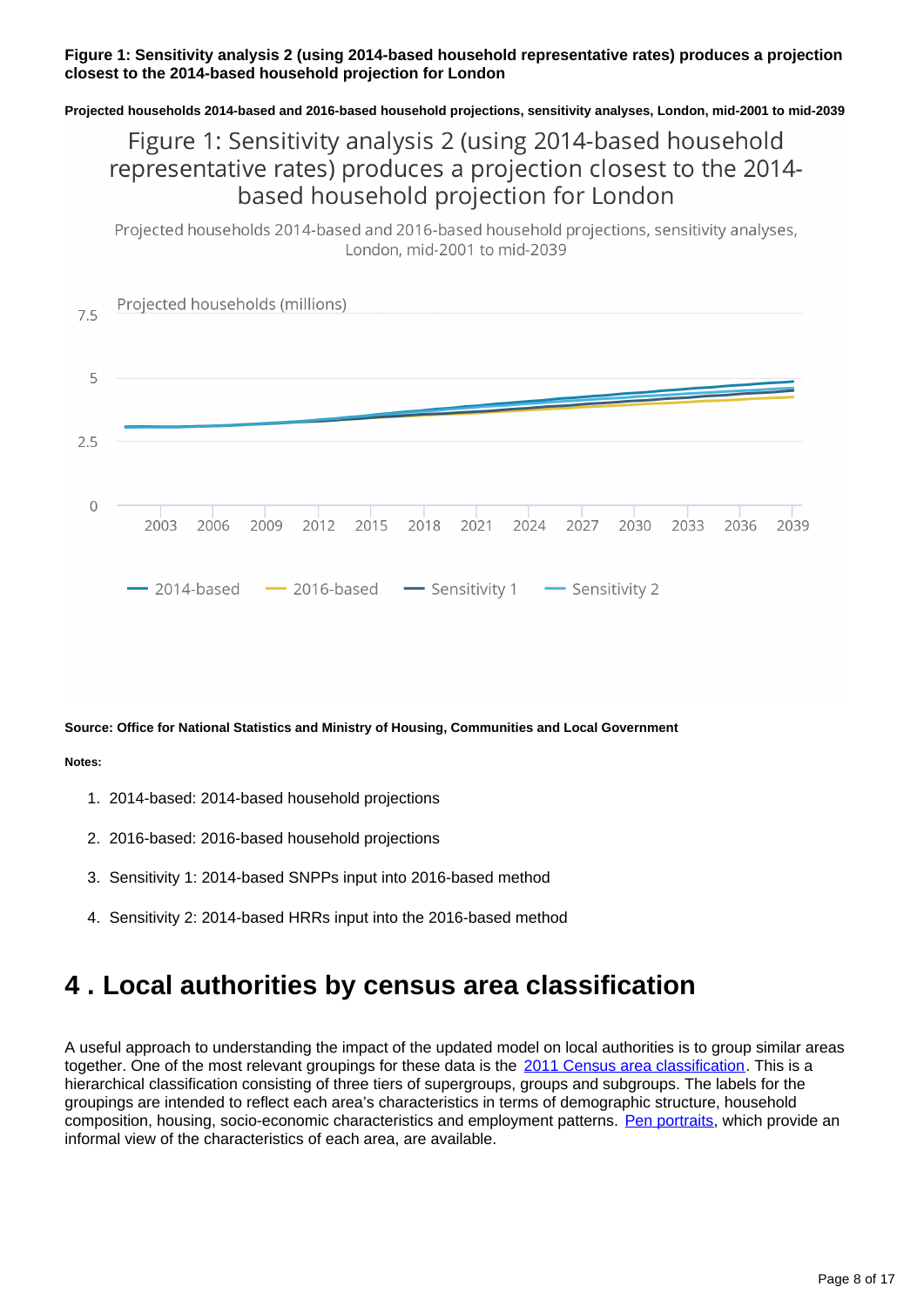The following analysis makes use of the top tier of the 2011 Census area classification hierarchy, supergroups. The largest percentage differences between the 2014-based and 2016-based household projections were seen for the supergroups Ethnically diverse metropolitan living and London cosmopolitan areas.

Ethnically diverse metropolitan living is made up of mainly local authorities within London, but also includes Birmingham, Leicester, Luton and Slough. This supergroup was projected to have 13.3% fewer households than the 2014-based projection. While London cosmopolitan, which consists of inner London boroughs, was projected to have 11.6% fewer households than the 2014-based projection.

Town and country living and Countryside living, areas characterised by a lower population density than the UK as a whole, showed the smallest differences between the 2014-based and 2016-based projections. The 2016-based projection was between 1.1 and 1.4% lower than the 2014-based projection for these areas (Figure 2).

Sensitivity analyses showed for Ethnically diverse metropolitan living and London cosmopolitan areas that sensitivity analysis 2 (2014-based HRRs) produces a projection greater than the 2016-based projection and is closest to the 2014-based. This demonstrates changes affecting household formation in the 2016-based household projections had a larger impact than the lower 2016-based subnational population projections (SNPPs) in lowering the 2016-based household projections for these areas.

The lower 2016-based SNPPs made a greater contribution to the lower 2016-based projections for Affluent England, than changes to household formation. Figure 2 shows sensitivity analysis 1 (2014-based SNPPs) produces a higher projection than the 2016-based and is most similar to the 2014-based (1.7% lower). While sensitivity analysis 2 (2014-based HRRs) although greater than the 2016-based, is 4.1% lower than the 2014based household projections.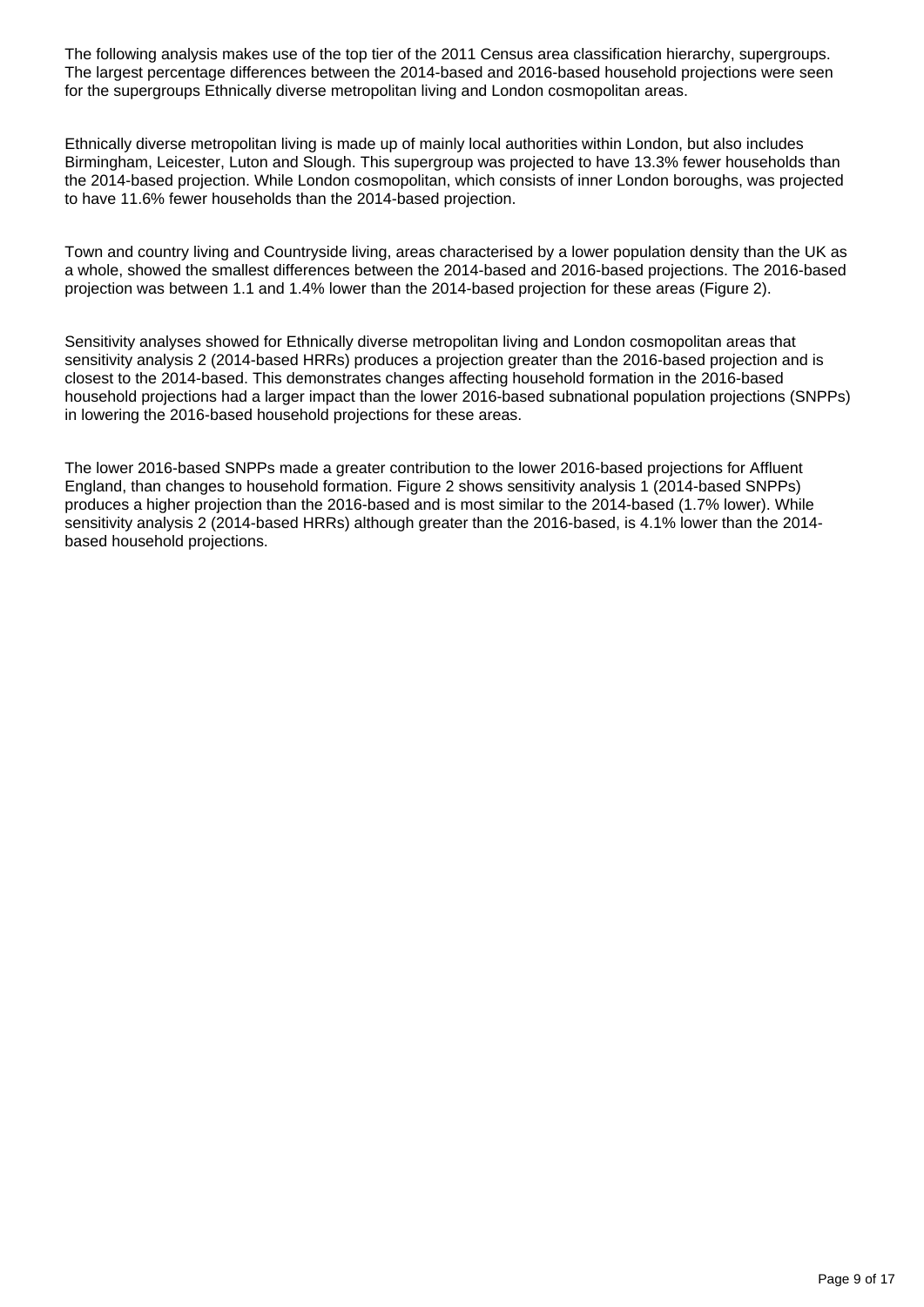#### **Figure 2: For Ethnically diverse metropolitan living areas, changes affecting household formation played a larger role in lowering the 2016-based household projections**

**Percentage difference between 2014-based, 2016-based household projections and sensitivity analyses, by 2011 Census area classification supergroups, mid-2039**

Figure 2: For Ethnically diverse metropolitan living areas, changes affecting household formation played a larger role in lowering the 2016-based household projections

Percentage difference between 2014-based, 2016-based household projections and sensitivity analyses, by 2011 Census area classification supergroups, mid-2039



#### **Source: Office for National Statistics and Ministry of Housing, Communities and Local Government**

#### **Notes:**

- 1. Sensitivity 1: 2014-based SNPPs input into 2016-based method
- 2. Sensitivity 2: 2014-based HRRs input into the 2016-based method

## <span id="page-9-0"></span>**5 . Differences by local authority**

When comparing the 2014-based and 2016-based household projections the main findings at the local authority level include: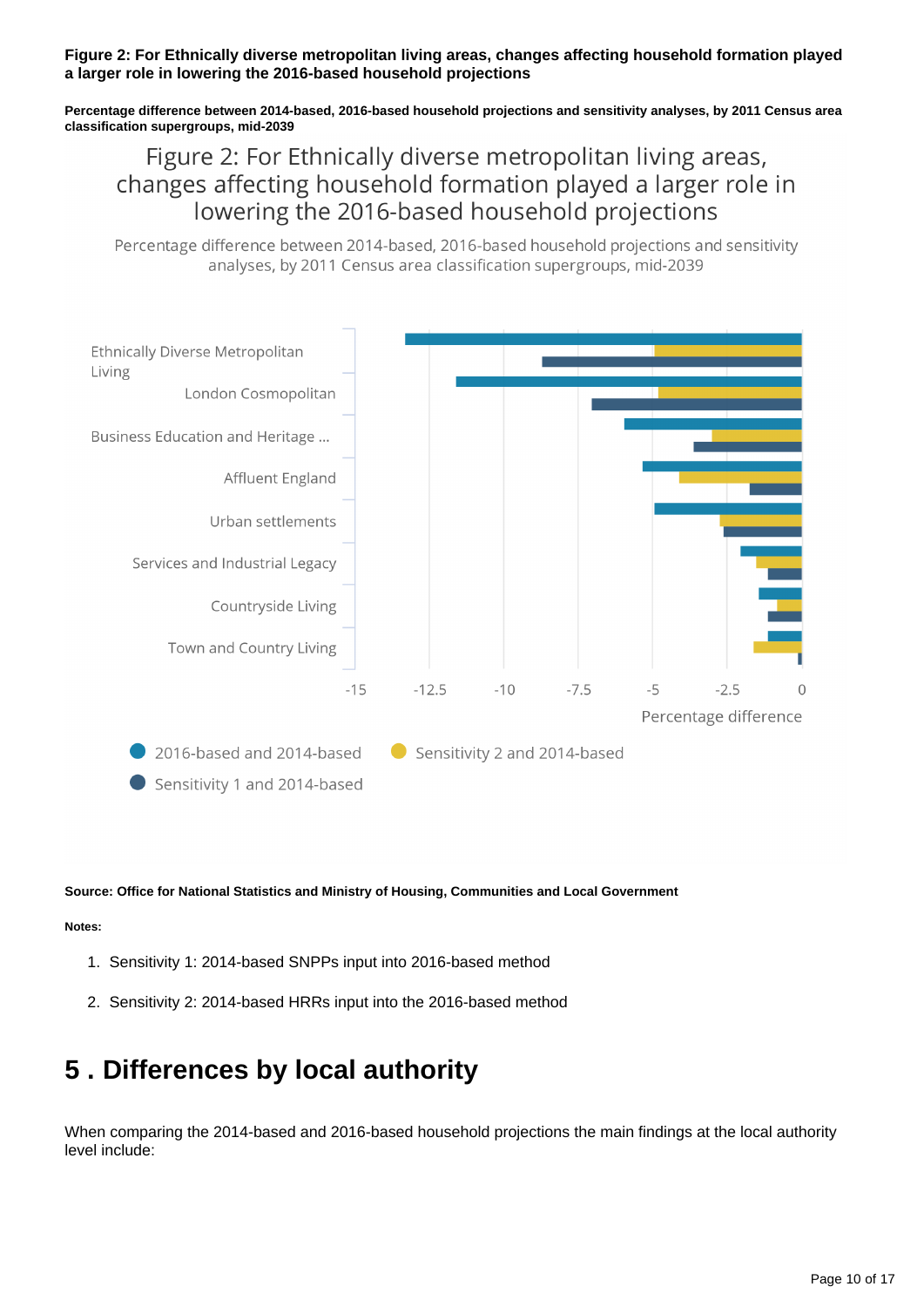- 268 of 326 (82.2%) local authorities had their projected number of households revised downwards and 58 (17.8%) upwards, at 2039
- there were 287 (88.0%) local authorities revised by 10% or less
- the largest revision upwards was 7.0% and revision downwards was 22.2%; excluding the City of London and Isles of Scilly, which often appear among the largest-changing areas because of their small population size

The majority of the top 10 local authorities with the largest percentage decreases between the 2016-based and 2014-based household projections, at 2039, were in London, except Oxford and Cambridge.

Table 3: Local authorities with largest percentage decreases in projected households between 2014-based and 2016-based household projections, England, mid-2039

|                               |                        | mid-2039 |                                  |           |                          |
|-------------------------------|------------------------|----------|----------------------------------|-----------|--------------------------|
| <b>Local authority Region</b> |                        |          | 2014-based 2016-based Difference |           | Percentage<br>difference |
| City of London                | London                 | 6,600    | 3,600                            | $-3,000$  | $-45.6%$                 |
| Cambridge                     | East of England 59,600 |          | 46,300                           | $-13,200$ | $-22.2%$                 |
| Hounslow                      | London                 | 145,800  | 116,700                          | $-29,100$ | $-19.9%$                 |
| Oxford                        | South East             | 71,700   | 57,800                           | $-14,000$ | $-19.5%$                 |
| Harrow                        | London                 | 121,300  | 98,400                           | $-23,000$ | $-18.9%$                 |
| <b>Brent</b>                  | London                 | 163,400  | 132,900                          | $-30,500$ | $-18.6%$                 |
| Ealing                        | London                 | 169,500  | 138,300                          | $-31,200$ | $-18.4%$                 |
| Newham                        | London                 | 172,200  | 142,800                          | $-29,400$ | $-17.1%$                 |
| Merton                        | London                 | 108,800  | 91,100                           | $-17,700$ | $-16.3%$                 |
| Haringey                      | London                 | 157,900  | 133,800                          | $-24,000$ | $-15.2%$                 |

**Projected households**

Source: Office for National Statistics and Ministry of Housing, Communities and Local Government

**Notes** 

1. Because of rounding figures may not sum. [Back to table](#page-0-0)

Figure 3 is an interactive tool that shows the impact of revisions to the household projections. By choosing a local authority you will see the total and percentage change in the number of projected households, alongside the number of projected households in the 2014-based and 2016-based household projections, in 2039.

#### **Figure 3: Most local authorities with the largest percent downwards revisions were in London**

Change in projected households for local authorities in England between 2014-based and 2016-based household projections, mid-2039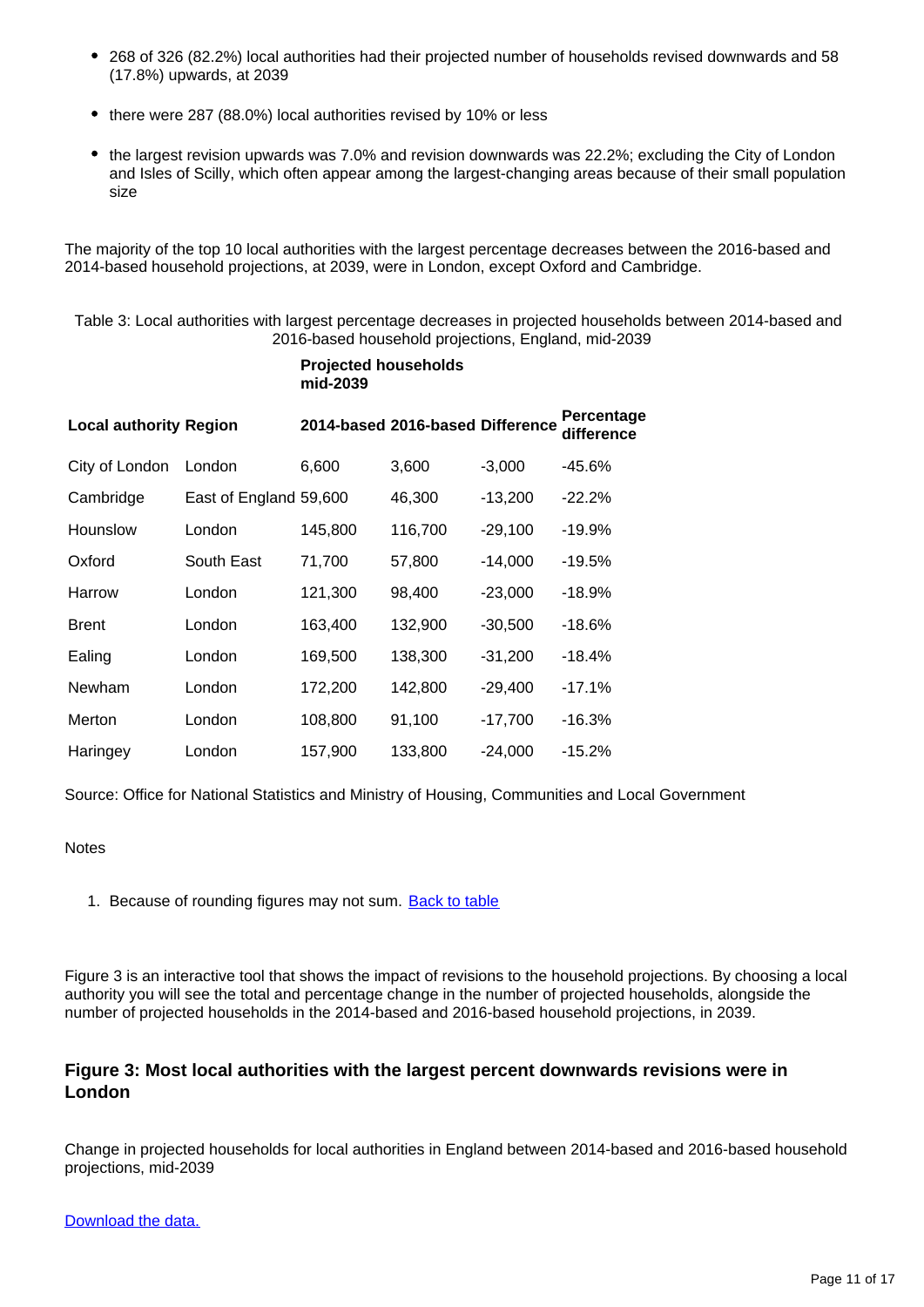### **Case study: Oxford and Cambridge**

The differences between the 2014-based and 2016-based projections for Oxford and Cambridge are driven mainly by the updated subnational population projections (SNPPs). Figures 4 and 5 show sensitivity analysis 1 (2014-based SNPPs' input into the 2016-based method) produces a projection closest to the 2014-based household projection for both Oxford and Cambridge.

For Oxford the 2016-based SNPPs projected 24,700 fewer people than the 2014-based SNPPs by 2039, which is translated into 10,400 fewer households in the 2016-based household projections by 2039. While for Cambridge the 2016-based SNPPs projected 20,800 fewer people than the 2014-based SNPP by 2039, which results in 10,600 fewer households in the 2016-based household projections by 2039.

Revisions to the mid-year population estimates, mid-2012 to mid-2016, are known to have particularly affected Oxford and Cambridge. The population estimates for these local authorities were revised downwards by 6,000 and 7,200 people respectively, mostly because of the use of an improved emigration model making use of a wider range of administrative and survey data. Amongst other things the new model includes new data that more explicitly accounts for the numbers of international students.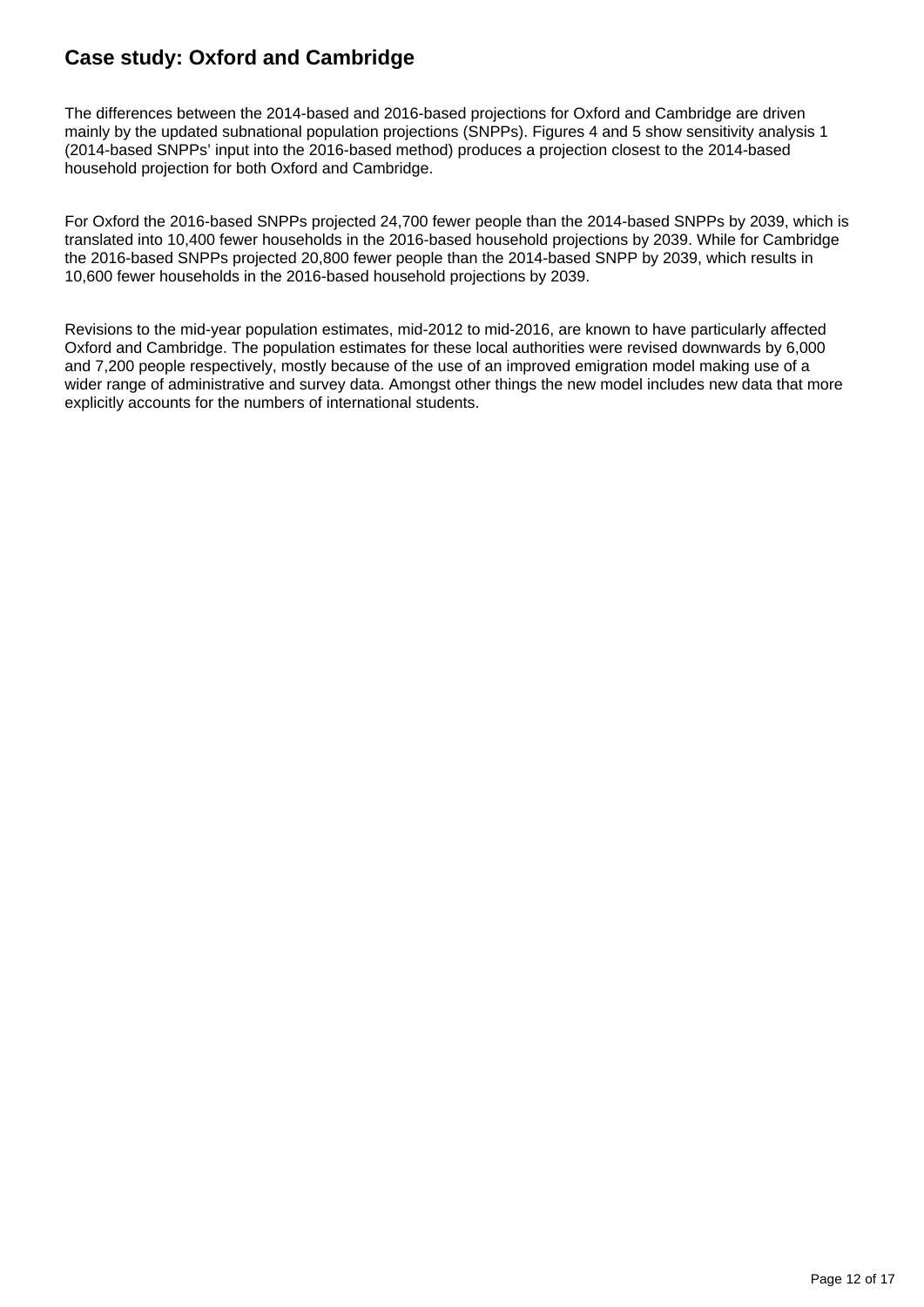#### **Figure 4: Oxford's lower 2016-based projection was mainly because of the lower subnational population projections**

**Projected households in the 2014-based and 2016-based household projections, sensitivity analyses, Oxford, mid-2001 to mid-2039**

### Figure 4: Oxford's lower 2016-based projection was mainly because of the lower subnational population projections

Projected households in the 2014-based and 2016-based household projections, sensitivity analyses, Oxford, mid-2001 to mid-2039



#### **Source: Office for National Statistics and Ministry of Housing, Communities and Local Government**

#### **Notes:**

- 1. 2014-based: 2014-based household projections
- 2. 2016-based: 2016-based household projections
- 3. Sensitivity 1: 2014-based SNPPs input into 2016-based method
- 4. Sensitivity 2: 2014-based HRRs input into the 2016-based method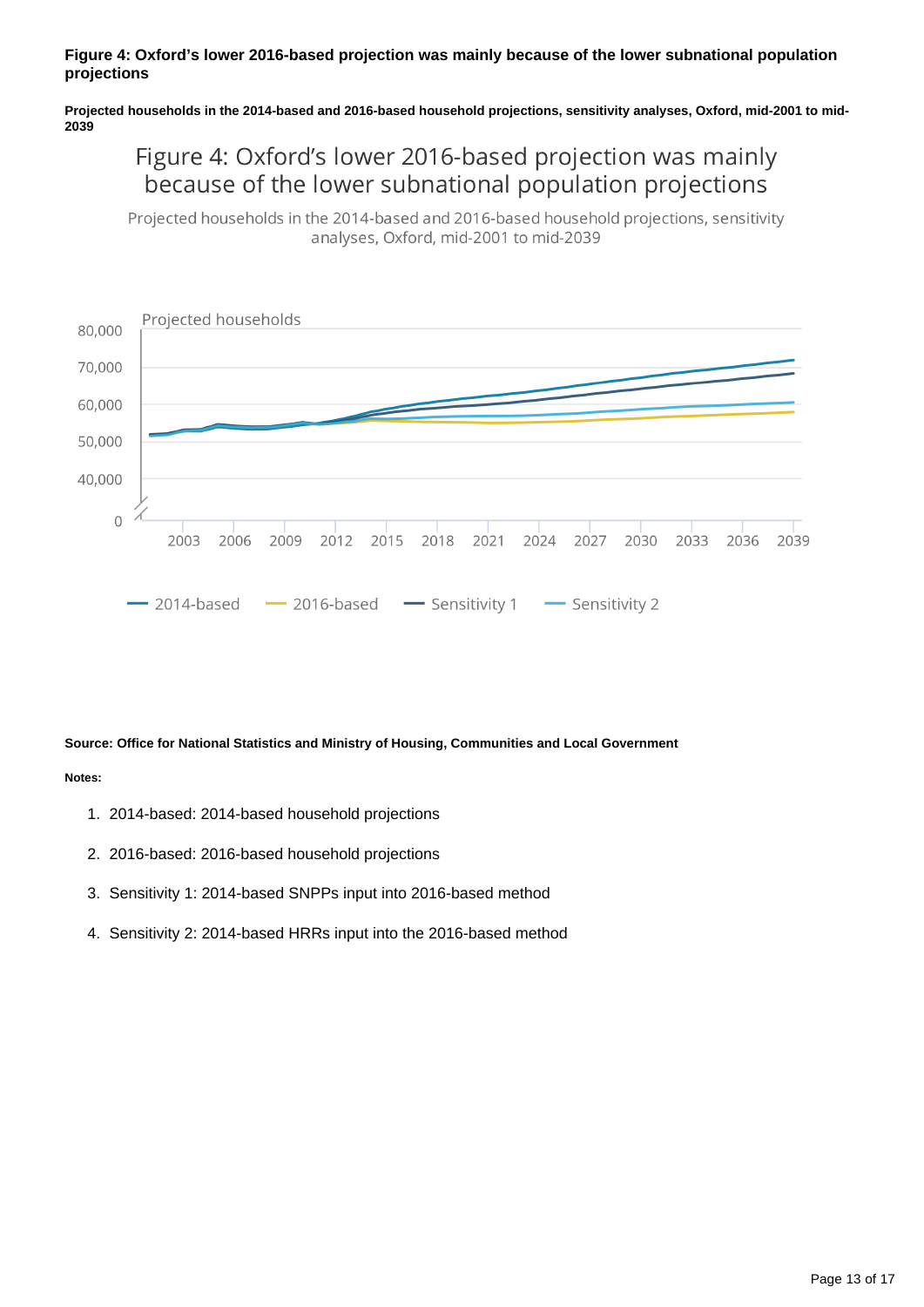#### **Figure 5: Cambridge's lower 2016-based household projection was mainly because of the lower subnational population projections**

**Projected households in 2014-based and 2016-based household projections, sensitivity analyses, Cambridge, mid-2001 to mid-2039**

### Figure 5: Cambridge's lower 2016-based household projection was mainly because of the lower subnational population projections

Projected households in 2014-based and 2016-based household projections, sensitivity analyses, Cambridge, mid-2001 to mid-2039



#### **Source: Office for National Statistics and Ministry of Housing, Communities and Local Government**

#### **Notes:**

- 1. 2014-based: 2014-based household projections
- 2. 2016-based: 2016-based household projections
- 3. Sensitivity 1: 2014-based SNPPs input into 2016-based method
- 4. Sensitivity 2: 2014-based HRRs input into the 2016-based method

### **Case study: Newham**

The 2016-based household projections projected 29,400 (17.1%) fewer households than the 2014-based, by 2039. Of the 10 local authorities with the largest percentage decreases between the 2016-based and 2014-based household projections, in 2039, Newham was most affected by the methodological changes to the 2016-based method, which affect household formation.

Figure 6 shows sensitivity analysis 1 (2014-based SNPPs) remains very similar to the 2016-based household projection, suggesting the lower 2016-based SNPPs did not have a large impact for this local authority. The 2016 based SNPPs projected 22,700 fewer people than the 2014-based, by 2039, which translates into 1,200 (0.8%) fewer households in the 2016-based projection.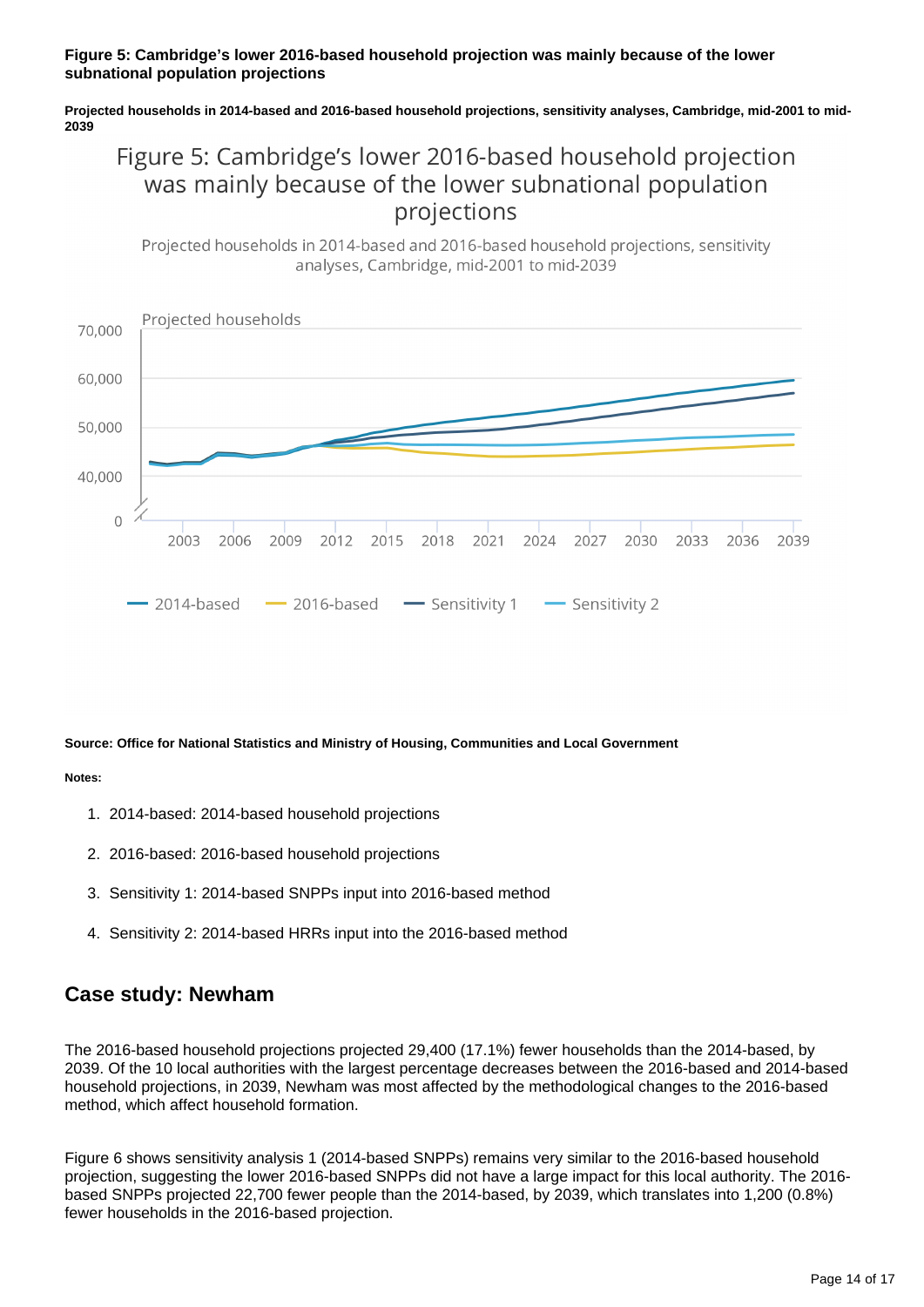In comparison, sensitivity analysis 2 (2014-based HRRs) produces a projection that is almost identical to the 2014-based household projection. This shows applying the 2014-based HRRs has a much larger effect.

#### **Figure 6: Newham's lower 2016-based household projection was mainly because of changes affecting household formation**

**Projected households in 2014-based and 2016-based household projections, sensitivity analyses, Newham, mid-2001 to mid-2039**

### Figure 6: Newham's lower 2016-based household projection was mainly because of changes affecting household formation

Projected households in 2014-based and 2016-based household projections, sensitivity analyses, Newham, mid-2001 to mid-2039



#### **Source: Office for National Statistics and Ministry of Housing, Communities and Local Government**

#### **Notes:**

- 1. 2014-based: 2014-based household projections
- 2. 2016-based: 2016-based household projections
- 3. Sensitivity 1: 2014-based SNPPs input into 2016-based method
- 4. Sensitivity 2: 2014-based HRRs input into the 2016-based method

Table 4 shows the top 10 local authorities with the largest percentage increases between the 2014-based and 2016-based household projections, in 2039. The higher 2016-based SNPPs made a larger contribution to the higher number of projected households in the 2016-based household projections compared with the 2014-based for all local authorities, except Blaby, and Hinckley and Bosworth. For these two local authorities changes affecting household representative rates (HRRs) had a larger impact.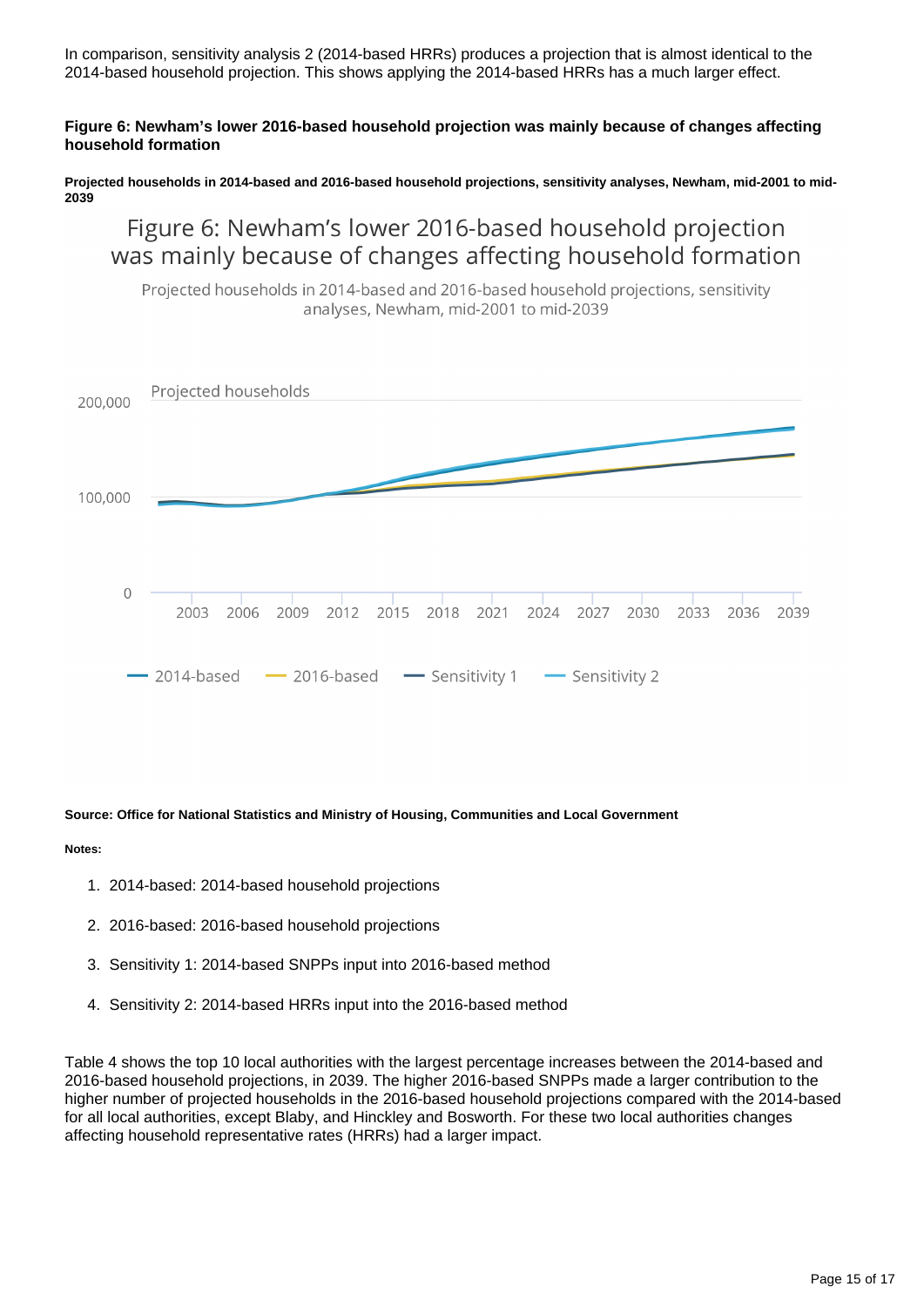Table 4: Local authorities with largest percentage increases in projected households between 2014-based and 2016-based household projections, mid-2039

**Projected households mid-2039**

### **Local authority Region 2014-based 2016-based Difference Percentage difference** Isles of Scilly South West 900 100 100 11.4% North West Leicestershire East Midlands 47,300 50,600 3,300 7.0% Rutland East Midlands 17,800 18,900 1,000 5.7% Wychavon West Midlands 59,400 62,500 3,100 5.2% Blaby **East Midlands** 46,200 48,300 2,200 4.7% Hinckley and Bosworth East Midlands 55,300 57,800 2,500 4.5% Ryedale Yorkshire and The Humber 26,300 27,200 900 3.4% Tendring East of England 78,900 81,400 2,600 3.3% Colchester East of England 94,900 97,700 2,900 3.0% West Lindsey East Midlands 46,500 47,900 1,400 3.0%

Source: Office for National Statistics and Ministry of Housing, Communities and Local Government

#### **Notes**

1. Because of rounding figures may not sum. [Back to table](#page-0-0)

In nearly half of local authorities there was less than 2% difference between the results of sensitivity analysis 1 and 2, indicating the updated SNPPs and changes to household formation made a similar contribution to the differences observed between the 2014-based and 2016-based household projections for these local authorities. For remaining local authorities, a larger percentage difference suggests that either the SNPPs or the methodological changes affecting the HRRs made a larger contribution to the observed differences between the 2014-based and 2016-based household projections than the other.

Table 5 shows the distribution of local authorities in which either the SNPPs or the HRRs made a larger contribution to the observed differences between the 2014-based and 2016-based household projections. The percentage point difference indicates how much the SNPPs or HRRs affected the 2016-based household projections. A lower percentage indicates a more similar contribution of both the SNPPs and HRRs, while a higher percentage indicates greater confidence in a larger contribution of either the SNPPs or HRRs.

It should also be noted the percentage difference between the 2014-based household projection and the sensitivity analysis does not provide a definitive indication of the relative contribution of the changes to HRRs and updated SNPPs to the observed difference between the 2014-based and 2016-based household projections. The updated input data and methodological changes interact and there may also be factors the sensitivity analyses were unable to account for.